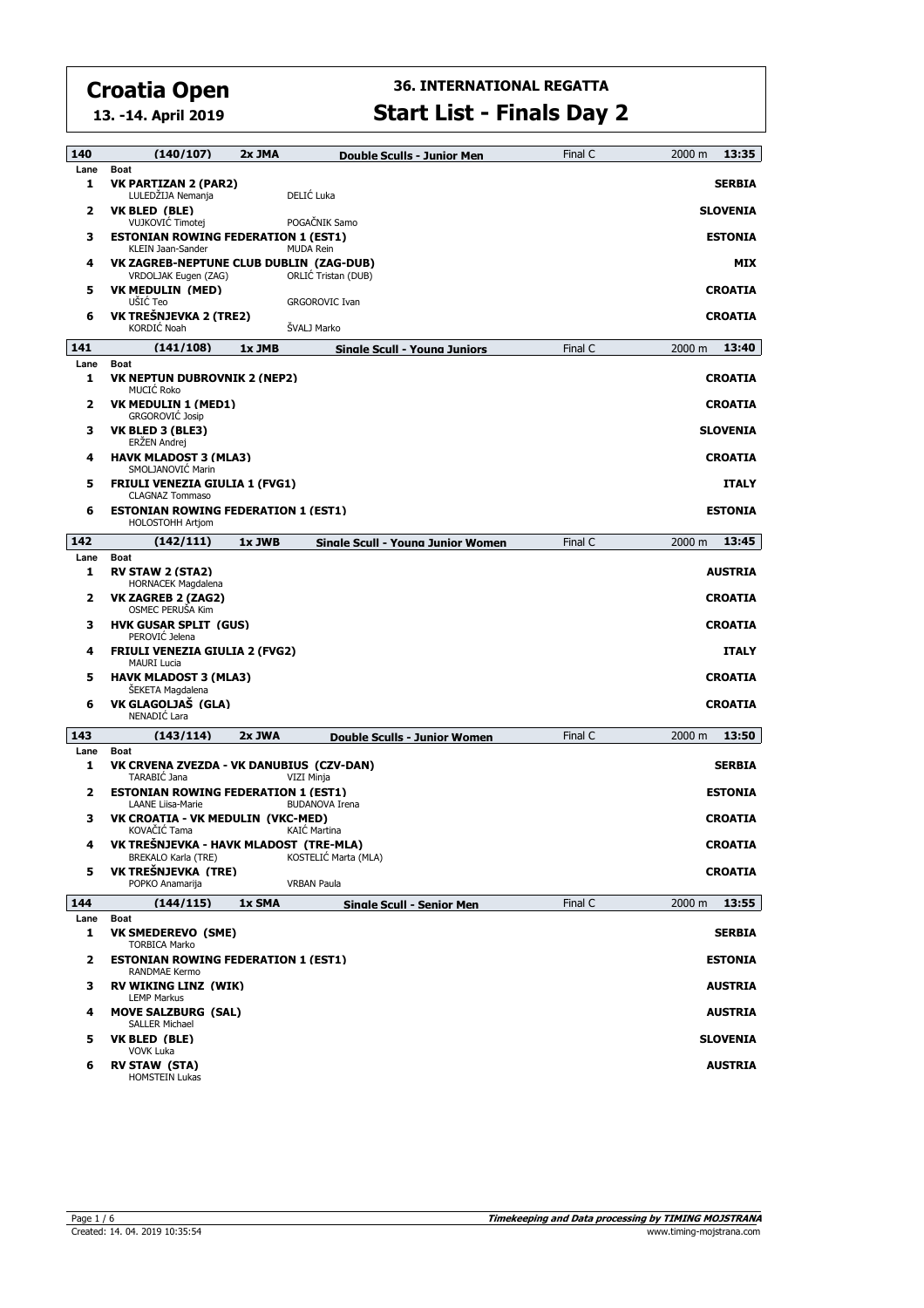**13. -14. April 2019**

| 145       | (145/103)                                                                    | 2x SMA    |                                     | <b>Double Sculls - Senior Men</b> | Final B | 2000 m                | 14:00           |
|-----------|------------------------------------------------------------------------------|-----------|-------------------------------------|-----------------------------------|---------|-----------------------|-----------------|
| Lane<br>1 | Boat<br><b>ESTONIAN ROWING FEDERATION 6 (EST6)</b><br>RAHUOJA Martin         |           | <b>KODASMAA Margus</b>              |                                   |         |                       | <b>ESTONIA</b>  |
| 2         | VK TREŠNJEVKA 3 (TRE3)<br><b>GIROTTO Mihael</b>                              |           | MANDIĆ Luka                         |                                   |         |                       | <b>CROATIA</b>  |
| з         | <b>ESTONIAN ROWING FEDERATION 3 (EST3)</b><br><b>JAMSA Andrei</b>            |           | <b>ANDERSON Sten-Erik</b>           |                                   |         |                       | <b>ESTONIA</b>  |
| 4         | <b>HVK GUSAR SPLIT (GUS)</b><br><b>MARIĆ Mario</b>                           |           | <b>BARTULOVIĆ Dominik</b>           |                                   |         |                       | <b>CROATIA</b>  |
| 5         | VK LJUBLJANICA (LJU)<br><b>PFEIFER Filip</b>                                 |           | <b>JERMAN Urban</b>                 |                                   |         |                       | <b>SLOVENIA</b> |
| 146       | (146/103)                                                                    | 2x SMA    |                                     | <b>Double Sculls - Senior Men</b> | Final A | 2000 m                | 14:05           |
| Lane<br>1 | Boat<br>VESLAŠKA ZVEZA SLOVENIJE 1 (SLO1)<br>ČAS Jaka                        |           | ALJANČIČ Miha                       |                                   |         |                       | <b>SLOVENIA</b> |
| 2         | VK TREŠNJEVKA 1 (TRE1)<br><b>CESAREC Boris</b>                               |           | <b>PAPAC Patrik</b>                 |                                   |         |                       | <b>CROATIA</b>  |
| з         | <b>SLOVAK ROWING FEDERATION (SVK)</b><br><b>ZELINKA Peter</b>                |           | <b>REŻNAK Marek</b>                 |                                   |         |                       | <b>SLOVAKIA</b> |
| 4         | <b>ESTONIAN ROWING FEDERATION 5 (EST5)</b><br><b>KUSHTEYN Mikhail</b>        |           | POOLAK Johann                       |                                   |         |                       | <b>ESTONIA</b>  |
| 5         | <b>ESTONIAN ROWING FEDERATION 1 (EST1)</b><br>TAIMISOO Kaspar                |           | <b>ENDREKSON Tonu</b>               |                                   |         |                       | <b>ESTONIA</b>  |
| 6         | <b>ESTONIAN ROWING FEDERATION 4 (EST4)</b><br><b>NURM Bertty</b>             |           | KONSTANTINOV Nikita                 |                                   |         |                       | <b>ESTONIA</b>  |
| 147       | (147/104)                                                                    | $2 - JMA$ |                                     | <b>Pair - Junior Men</b>          | Final A | 2000 m                | 14:10           |
| Lane<br>1 | <b>Boat</b><br><b>VK ISTRA (IST)</b>                                         |           |                                     |                                   |         |                       | <b>CROATIA</b>  |
| 2         | ALABER Domagoj<br><b>ESTONIAN ROWING FEDERATION (EST)</b>                    |           | <b>BIASIOL Andrea</b>               |                                   |         |                       | <b>ESTONIA</b>  |
| з         | <b>RAINER Oras</b><br><b>HAVK MLADOST (MLA)</b>                              |           | <b>RAUBA Arved</b>                  |                                   |         |                       | <b>CROATIA</b>  |
| 4         | <b>IVIČEK Mateo</b><br>VK LJUBLJANICA (LJU)                                  |           | SRKOČ Sven                          |                                   |         |                       | <b>SLOVENIA</b> |
| 5         | MAGAJNA Ažbe<br>VK ZAGREB (ZAG)                                              |           | MAGAJNA Maj                         |                                   |         |                       | <b>CROATIA</b>  |
| 6         | <b>BARUN Benedikt Petar</b><br>VESLAŠKA ZVEZA SLOVENIJE (SLO)<br>POLSE Filip |           | CEPETIC Marko<br><b>KOREN Filip</b> |                                   |         |                       | <b>SLOVENIA</b> |
| 7         | <b>TURKISH ROWING FEDERATION (TUR)</b><br>OGUZ Okansu                        |           | <b>SAMET Kaban</b>                  |                                   |         |                       | <b>TURKEY</b>   |
| 148       | (148/105)                                                                    | 4- JMB    |                                     | <b>Four - Young Juniors</b>       | Final B | 2000 m                | 14:15           |
| Lane      | Boat                                                                         |           |                                     |                                   |         |                       |                 |
| 2         | VK TREŠNJEVKA (TRE)<br><b>TVRDINIĆ Ivan</b>                                  |           | KRIŠTO Frane                        | GOJIĆ Jan                         |         | <b>GUTOWSKI Marko</b> | <b>CROATIA</b>  |
| з         | <b>HAVK MLADOST 2 (MLA2)</b><br><b>ŽALAC Patrik</b>                          |           | LONČAR Renato                       | KRMPOTIĆ Roko                     |         | <b>MORIĆ Niko</b>     | <b>CROATIA</b>  |
| 4         | VK JARUN - HVK KAŠTELA (JAR-KAŠ)<br>KOLANOVIĆ Lovre                          |           | <b>VEDAK Mihael</b>                 | <b>BANOVAC Ivan</b>               |         | MAGANJIĆ Dominik      | <b>CROATIA</b>  |
| 149       | (149/105)                                                                    | 4- JMB    |                                     | <b>Four - Young Juniors</b>       | Final A | 2000 m                | 14:20           |
| Lane<br>1 | <b>Boat</b><br><b>VK PARTIZAN (PAR)</b>                                      |           |                                     |                                   |         |                       | <b>SERBIA</b>   |
|           | <b>STIMEC Andrija</b>                                                        |           | KUZMANOVIĆ Aleksandar               | DAŠIĆ Andrej                      |         | JANKOVIĆ Strahinja    |                 |
| 2         | <b>HVK GUSAR - VK DUPIN (GUS-DUP)</b><br><b>GALINOVIC Marko</b>              |           | MARETIĆ Matej                       | GUDIĆ Petar                       |         | JURKOVIĆ Blaž Damjan  | <b>CROATIA</b>  |
| з         | <b>TURKISH ROWING FEDERATION (TUR)</b><br>ALAYBEYOGLU Hakan                  |           | AL Adem                             | OZCAN Hasan Arif                  |         | ALAYBEYOGLU Kagan     | <b>TURKEY</b>   |
| 4         | <b>HAVK MLADOST 1 (MLA1)</b><br><b>HAŠPERGER Karlo</b>                       |           | GALIĆ Matej                         | <b>MILIN Timon</b>                |         | IVANČIĆ Borna         | <b>CROATIA</b>  |
| 5         | VK JADRAN RIJEKA (JRI)<br>STILIN Matej                                       |           | PUŠKARIĆ Dominik                    | PULJAK Fran                       |         | POROPAT Mihovil       | <b>CROATIA</b>  |
| 6         | VK ISTRA (IST)<br>OPAČIĆ Petar                                               |           | <b>BALAĆ Mihael</b>                 | MILINKOVIĆ Lovro                  |         | OMANOVIĆ Haris        | <b>CROATIA</b>  |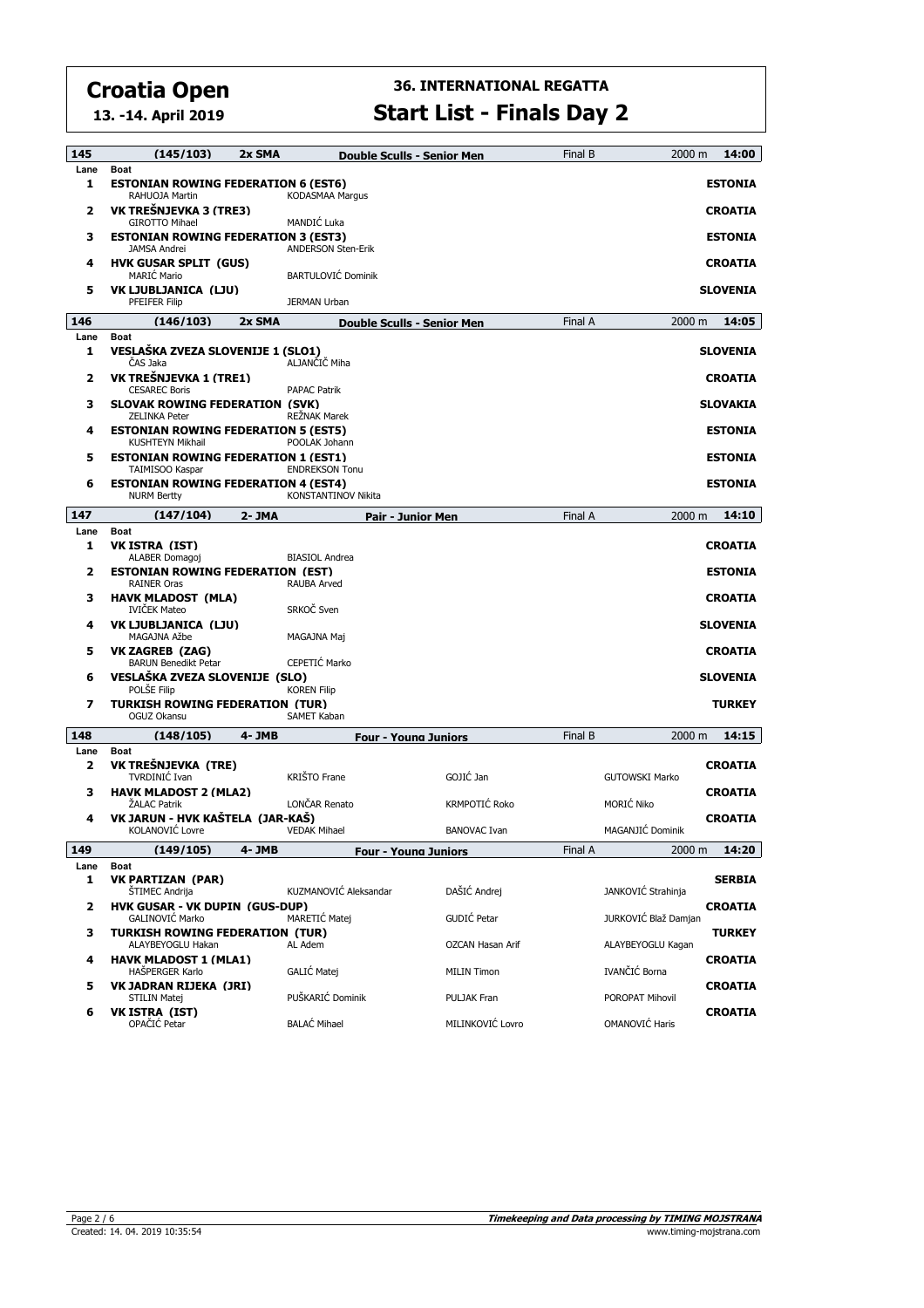**13. -14. April 2019**

| 150       | (150/106)                                                                 | 4x JMB | <b>Ouadruple Sculls - Young Juniors</b> |                        | Final B | 2000 m                 | 14:25           |
|-----------|---------------------------------------------------------------------------|--------|-----------------------------------------|------------------------|---------|------------------------|-----------------|
| Lane      | <b>Boat</b>                                                               |        |                                         |                        |         |                        |                 |
| 1         | <b>CARINTHIAN ROWING FEDERATION (CRF)</b><br>STORNIG Jakob                |        | <b>HALODA Michal</b>                    | <b>FAFELEDER Jonas</b> |         | ROIDMAYER Noah         | <b>AUSTRIA</b>  |
| 2         | VK ZAGREB (ZAG)<br>DŽIDA Lukas                                            |        | PETRINOVIĆ Lovro                        | <b>MRVAC Andrija</b>   |         | ČUČKOVIĆ Adam          | <b>CROATIA</b>  |
| 3         | VK LJUBLJANICA 1 (LJU1)<br><b>BRLEC Lev</b>                               |        | <b>GASER Filip</b>                      | <b>ALBREHT Matija</b>  |         | ARIH KRANJEC Jordan    | <b>SLOVENIA</b> |
| 4         | VK TREŠNJEVKA 2 (TRE2)<br>PERKOVIĆ Kuzma                                  |        | <b>FRAN David</b>                       | <b>BANČIĆ Antonio</b>  |         | <b>GRAČNER Dominik</b> | <b>CROATIA</b>  |
| 5         | <b>HAVK MLADOST 1 (MLA1)</b><br><b>MARINAC Martin</b>                     |        | KNEŽEVIĆ HUZJAK Ivor                    | MILETIĆ Ivan           |         | KOŽIĆ Leon             | <b>CROATIA</b>  |
| 151       | (151/106)                                                                 | 4x JMB | <b>Ouadruple Sculls - Young Juniors</b> |                        | Final A | 2000 m                 | 14:30           |
| Lane      | Boat                                                                      |        |                                         |                        |         |                        |                 |
| 1         | VK TREŠNJEVKA 1 (TRE1)<br>PROTULIPAC Patrik                               |        | JURČIĆ Luka                             | NICOSCIA Joshua        |         | ŠIMUNIĆ BALABAN Jakov  | <b>CROATIA</b>  |
| 2         | <b>VK CRVENA ZVEZDA (CZV)</b><br><b>BOJNIC Vasilje</b>                    |        | <b>MOHORA Aleksa</b>                    | ŠAJTANOVIĆ Nemanja     |         | KAŠIKOVIĆ Vuk          | <b>SERBIA</b>   |
| 3         | <b>FRIULI VENEZIA GIULIA (FVG)</b><br><b>DRI Marco</b>                    |        | <b>RUGGIERO Walter</b>                  | PINZINI Davide         |         | <b>BRAIDOTTI Luca</b>  | <b>ITALY</b>    |
| 4         | <b>VK SMEDEREVO (SME)</b><br>SAMARDŽIJA Petar                             |        | MARKOVIĆ Vuk                            | POPOVIĆ Dušan          |         | VUKAŠINOVIĆ Veljko     | <b>SERBIA</b>   |
| 5         | <b>VK CROATIA ZAGREB (VKC)</b>                                            |        |                                         |                        |         |                        | <b>CROATIA</b>  |
| 6         | SAVIC Bartol<br><b>VK LJUBLJANICA 2 (LJU2)</b>                            |        | DŽAJA Dujam                             | ČULINA Stipe           |         | NOVAKOVIĆ Ante         | <b>SLOVENIA</b> |
|           | PEJOVIČ Jakob                                                             |        | <b>KORBAR Jurij</b>                     | AGIČ Timotej           |         | PARTE Gašper           |                 |
| 152       | (152/107)                                                                 | 2x JMA | <b>Double Sculls - Junior Men</b>       |                        | Final B | 2000 m                 | 14:35           |
| Lane<br>1 | <b>Boat</b><br><b>VK NEPTUN DUBROVNIK (NEP)</b><br>PEROVIĆ Toni           |        | <b>KUKULJICA Pero</b>                   |                        |         |                        | <b>CROATIA</b>  |
| 2         | VESLAŠKA ZVEZA SLOVENIJE (SLO)<br>ALIČ Maks                               |        | VOVK Jaka                               |                        |         |                        | <b>SLOVENIA</b> |
| 3         | <b>AUSTRIAN ROWING FEDERATION 2 (AUT2)</b><br>KARLOVSKY Michal            |        | <b>BARTA Philip</b>                     |                        |         |                        | <b>AUSTRIA</b>  |
| 4         | <b>HVK MORNAR SPLIT (MOR)</b><br>ANZULOVIĆ MIROŠEVIĆ Niko                 |        |                                         |                        |         |                        | <b>CROATIA</b>  |
| 5         | VK TREŠNJEVKA 1 (TRE1)                                                    |        | <b>CURIN</b> Gordan                     |                        |         |                        | <b>CROATIA</b>  |
| 6         | ZORIČIĆ Vinko<br><b>VK KORANA (KOR)</b>                                   |        | JEDNOBRKOVIĆ Tin                        |                        |         |                        | <b>CROATIA</b>  |
|           | <b>VRABAC Patrik</b>                                                      |        | KONJEVODA Mario                         |                        |         |                        |                 |
| 153       | (153/107)                                                                 | 2x JMA | Double Sculls - Junior Men              |                        | Final A | 2000 m                 | 14:40           |
| Lane<br>1 | <b>Boat</b><br><b>WRC PIRAT (WRCP)</b><br><b>TROST Jan</b>                |        | <b>ORTNER Fabian</b>                    |                        |         |                        | <b>AUSTRIA</b>  |
| 2         | VK PARTIZAN - VK CRVENA ZVEZDA (PAR-CZV)<br>MATIC Veljko (PAR)            |        | SAVIĆ Slavko (CZV)                      |                        |         |                        | <b>SERBIA</b>   |
| з         | <b>AUSTRIAN ROWING FEDERATION 1 (AUT1)</b><br><b>HULTSCH Konrad</b>       |        | <b>GILLHOFER Fabian</b>                 |                        |         |                        | <b>AUSTRIA</b>  |
| 4         | <b>VK DANUBIUS 1885 1 (DAN1)</b><br>RATAJAC Rastko                        |        | STEFANOVIĆ Dušan                        |                        |         |                        | <b>SERBIA</b>   |
| 5         | <b>ESTONIAN ROWING FEDERATION 3 (EST3)</b><br>TIMMUSK Uku Siim            |        | JALAKAS Mark Theodor                    |                        |         |                        | <b>ESTONIA</b>  |
| 6         | <b>AUSTRIAN ROWING FEDERATION 3 (AUT3)</b><br><b>RIEDEL Martin</b>        |        | <b>GFERRER Georg</b>                    |                        |         |                        | <b>AUSTRIA</b>  |
| 154       | (154/108)                                                                 | 1x JMB | <b>Single Scull - Young Juniors</b>     |                        | Final B | 2000 m                 | 14:45           |
| Lane      | Boat                                                                      |        |                                         |                        |         |                        |                 |
| 1         | VK BLED 1 (BLE1)<br>POTOČNIK Gabrijel                                     |        |                                         |                        |         |                        | <b>SLOVENIA</b> |
| 2         | <b>ESTONIAN ROWING FEDERATION 2 (EST2)</b><br><b>ORGSE Karl Kristofer</b> |        |                                         |                        |         |                        | <b>ESTONIA</b>  |
| з         | <b>TURKISH ROWING FEDERATION 5 (TUR5)</b><br><b>OGUZHAN Bilgin</b>        |        |                                         |                        |         |                        | <b>TURKEY</b>   |
| 4         | VK JADRAN ZADAR (JZD)<br>PERA Luka                                        |        |                                         |                        |         |                        | <b>CROATIA</b>  |
| 5         | <b>VK SABLJACI OGULIN (SAB)</b><br>POLJANCIC Davor                        |        |                                         |                        |         |                        | <b>CROATIA</b>  |
| 6         | <b>HVK GUSAR SPLIT (GUS)</b><br><b>KATAVIC Josip</b>                      |        |                                         |                        |         |                        | <b>CROATIA</b>  |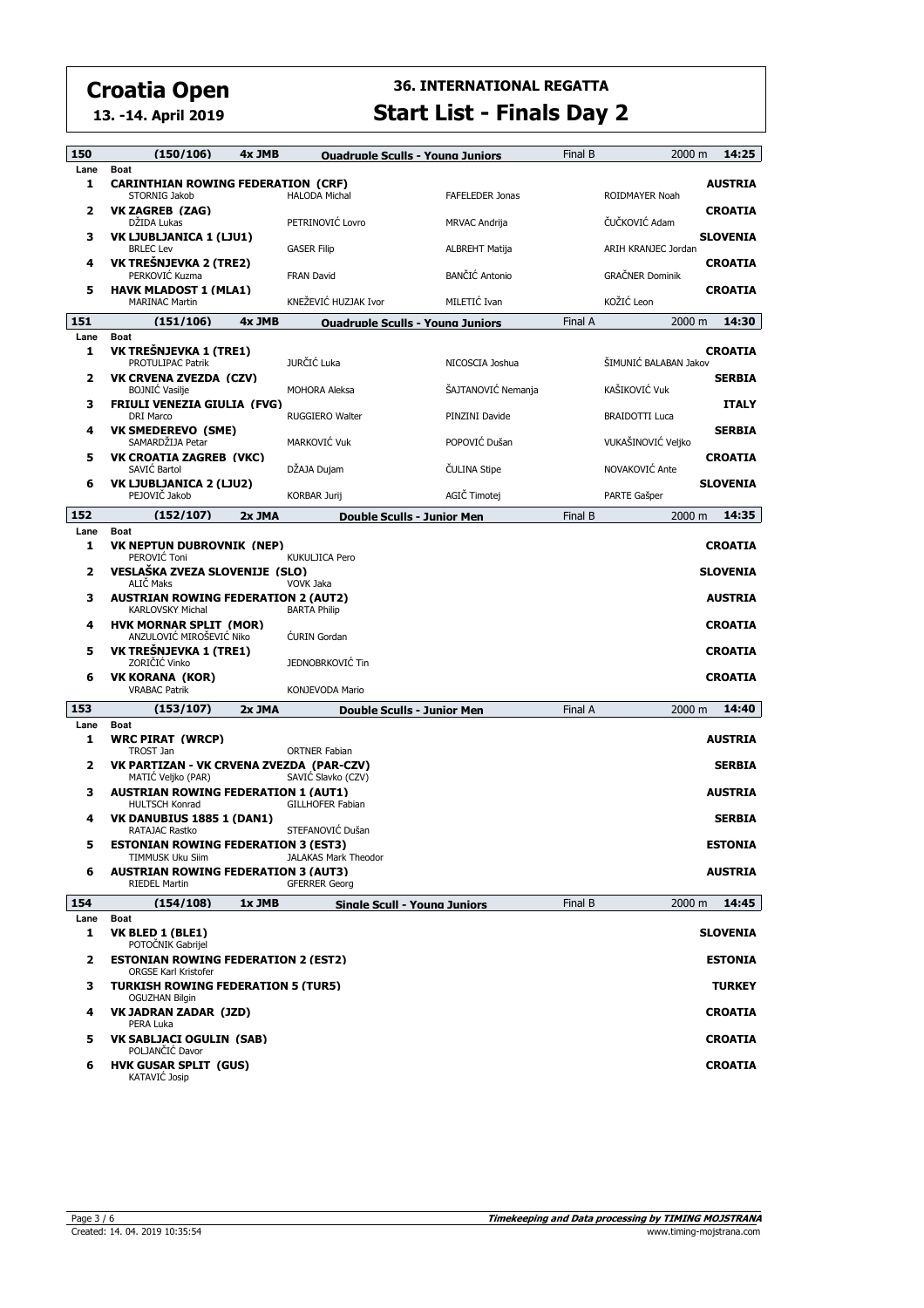**13. -14. April 2019**

## **36. INTERNATIONAL REGATTA**

**Start List - Finals Day 2**

| 155       | (155/108)                                                                               | 1x JMB |                        | <b>Sinale Scull - Youna Juniors</b>  | Final A | 2000 m                | 14:50           |
|-----------|-----------------------------------------------------------------------------------------|--------|------------------------|--------------------------------------|---------|-----------------------|-----------------|
| Lane<br>1 | Boat<br><b>TURKISH ROWING FEDERATION 4 (TUR4)</b><br><b>BAYRAM Omer</b>                 |        |                        |                                      |         |                       | <b>TURKEY</b>   |
| 2         | <b>TURKISH ROWING FEDERATION 1 (TUR1)</b><br>YILMAZ AYDIN Kaan                          |        |                        |                                      |         |                       | <b>TURKEY</b>   |
| з         | <b>TURKISH ROWING FEDERATION 3 (TUR3)</b><br><b>KARA Eren Efe</b>                       |        |                        |                                      |         |                       | <b>TURKEY</b>   |
| 4         | <b>HAVK MLADOST 1 (MLA1)</b><br>AVGUSTINOV Ivan                                         |        |                        |                                      |         |                       | <b>CROATIA</b>  |
| 5         | VK JARUN 1 (JAR1)<br>BOŻIĆ JOKIĆ Josip                                                  |        |                        |                                      |         |                       | <b>CROATIA</b>  |
| 6         | VK ZAGREB 1 (ZAG1)<br><b>UCCELLINI Fran</b>                                             |        |                        |                                      |         |                       | <b>CROATIA</b>  |
| 156       | (156/109)                                                                               | 2- SMA |                        | <b>Pair - Senior Men</b>             | Final A | 2000 m                | 14:55           |
| Lane<br>2 | <b>Boat</b><br><b>NAUTILUS KLAGENFURT - VILLACH (KLA-VIL)</b>                           |        |                        |                                      |         |                       | <b>AUSTRIA</b>  |
| з         | RIEDEL Maximilian (NAU KLA)<br><b>HAVK MLADOST 2 (MLA2)</b>                             |        | LINDNER Jakob (VIL)    |                                      |         |                       | <b>CROATIA</b>  |
|           | <b>UKROPINA Marko</b>                                                                   |        | <b>BANOVIĆ Lovro</b>   |                                      |         |                       |                 |
| 4         | VK CROATIA ZAGREB (VKC)<br>SAMARDŽIĆ Bernard                                            |        | PLIŠIĆ Danijel         |                                      |         |                       | <b>CROATIA</b>  |
| 157       | (157/110)                                                                               | 2x SWA |                        | <b>Double Sculls - Senior Women</b>  | Final A | 2000 m                | 15:00           |
| Lane<br>1 | Boat<br><b>HAVK MLADOST (MLA)</b><br>PLEJIĆ Valentina                                   |        | ŻAJA Katarina Lara     |                                      |         |                       | <b>CROATIA</b>  |
| 2         | VK JADRAN ZADAR (JZD)<br>KARAČIĆ Iva                                                    |        | ŽUVANIĆ Ela            |                                      |         |                       | <b>CROATIA</b>  |
| з         | <b>ESTONIAN ROWING FEDERATION 2 (EST2)</b><br>MITT Liisu                                |        | <b>MAESAAR Karolvn</b> |                                      |         |                       | <b>ESTONIA</b>  |
| 4         | <b>ESTONIAN ROWING FEDERATION 1 (EST1)</b><br><b>JAANSON Greta</b>                      |        | <b>ALTTOA Grete</b>    |                                      |         |                       | <b>ESTONIA</b>  |
| 5         | VK GRAFIČAR - VK TREŠNJEVKA (GRA-TRE)<br><b>VODOGAZ Milica</b>                          |        | KRAKIĆ Žana            |                                      |         |                       | <b>MIX</b>      |
| 6         | <b>SLOVAK ROWING FEDERATION (SVK)</b><br>MARKULINOVA Anna                               |        | SUCHOVA Barbora        |                                      |         |                       | <b>SLOVAKIA</b> |
| 7         | <b>RV STAW (STA)</b><br><b>TIEFENTHALER Lara</b>                                        |        | MINICHMAYER Tabea      |                                      |         |                       | <b>AUSTRIA</b>  |
| 158       | (158/111)                                                                               | 1x JWB |                        | Sinale Scull - Youna Junior Women    | Final B | 2000 m                | 15:05           |
| Lane<br>1 | <b>Boat</b><br>VK JADRAN RIJEKA 1 (JRI1)                                                |        |                        |                                      |         |                       | <b>CROATIA</b>  |
| 2         | SMILOVIC Mirjam<br>VK BLED (BLE)                                                        |        |                        |                                      |         |                       | <b>SLOVENIA</b> |
| з         | <b>BAJEC Ela</b><br><b>FRIULI VENEZIA GIULIA 3 (FVG3)</b>                               |        |                        |                                      |         |                       | <b>ITALY</b>    |
| 4         | <b>MITRI Letizia</b><br>VK ISTRA 1 (IST1)<br><b>GRGORINIĆ Mia</b>                       |        |                        |                                      |         |                       | <b>CROATIA</b>  |
| 5         | VK IZOLA (IZO)<br>MEDVESCEK Zala                                                        |        |                        |                                      |         |                       | <b>SLOVENIA</b> |
| 6         | <b>VK ZAGREB 1 (ZAG1)</b><br>BOŽIČEVIĆ Bruna                                            |        |                        |                                      |         |                       | <b>CROATIA</b>  |
| 159       | (159/111)                                                                               | 1x JWB |                        | Single Scull - Young Junior Women    | Final A | 2000 m                | 15:10           |
| Lane<br>1 | Boat<br><b>VK IKTUS 1 (IKT1)</b>                                                        |        |                        |                                      |         |                       | <b>CROATIA</b>  |
| 2         | KERETIĆ Luna<br><b>FRIULI VENEZIA GIULIA 1 (FVG1)</b>                                   |        |                        |                                      |         |                       | <b>ITALY</b>    |
| з         | <b>GNATTA Alice</b><br><b>TURKISH ROWING FEDERATION 1 (TUR1)</b><br><b>ULGEY Rukenn</b> |        |                        |                                      |         |                       | <b>TURKEY</b>   |
| 4         | <b>TURKISH ROWING FEDERATION 2 (TUR2)</b><br><b>BAYKARA Deniznur Serra</b>              |        |                        |                                      |         |                       | <b>TURKEY</b>   |
| 5         | <b>FRIULI VENEZIA GIULIA 4 (FVG4)</b><br><b>GOTTARDI Giulia</b>                         |        |                        |                                      |         |                       | <b>ITALY</b>    |
| 6         | <b>RV STAW 1 (STA1)</b><br><b>WIESINGER Hannah</b>                                      |        |                        |                                      |         |                       | <b>AUSTRIA</b>  |
| 160       | (160/112)                                                                               | 4x SMA |                        | <b>Ouadruple Sculls - Senior Men</b> | Final A | 2000 m                | 15:15           |
| Lane      | Boat                                                                                    |        |                        |                                      |         |                       |                 |
| 2         | VK TREŠNJEVKA (TRE)<br><b>CESAREC Boris</b>                                             |        | <b>PAPAC Patrik</b>    | <b>MANDIĆ Luka</b>                   |         | <b>GIROTTO Mihael</b> | <b>CROATIA</b>  |
| з         | VK CROATIA ZAGREB (VKC)<br>ČANIĆ Tomislav                                               |        | <b>HABUDA Karlo</b>    | TURČIĆ Matija                        |         | GOJANOVIĆ RAKIĆ Luka  | <b>CROATIA</b>  |
| 4         | MORNAR-DUPIN-TREŠNJEVKA (MO-DU-T)<br><b>GABRE Frane</b>                                 |        | MAHMUTOVIĆ Goran       | ŠARIĆ Ivan                           |         | BIJELIĆ Jakov         | <b>CROATIA</b>  |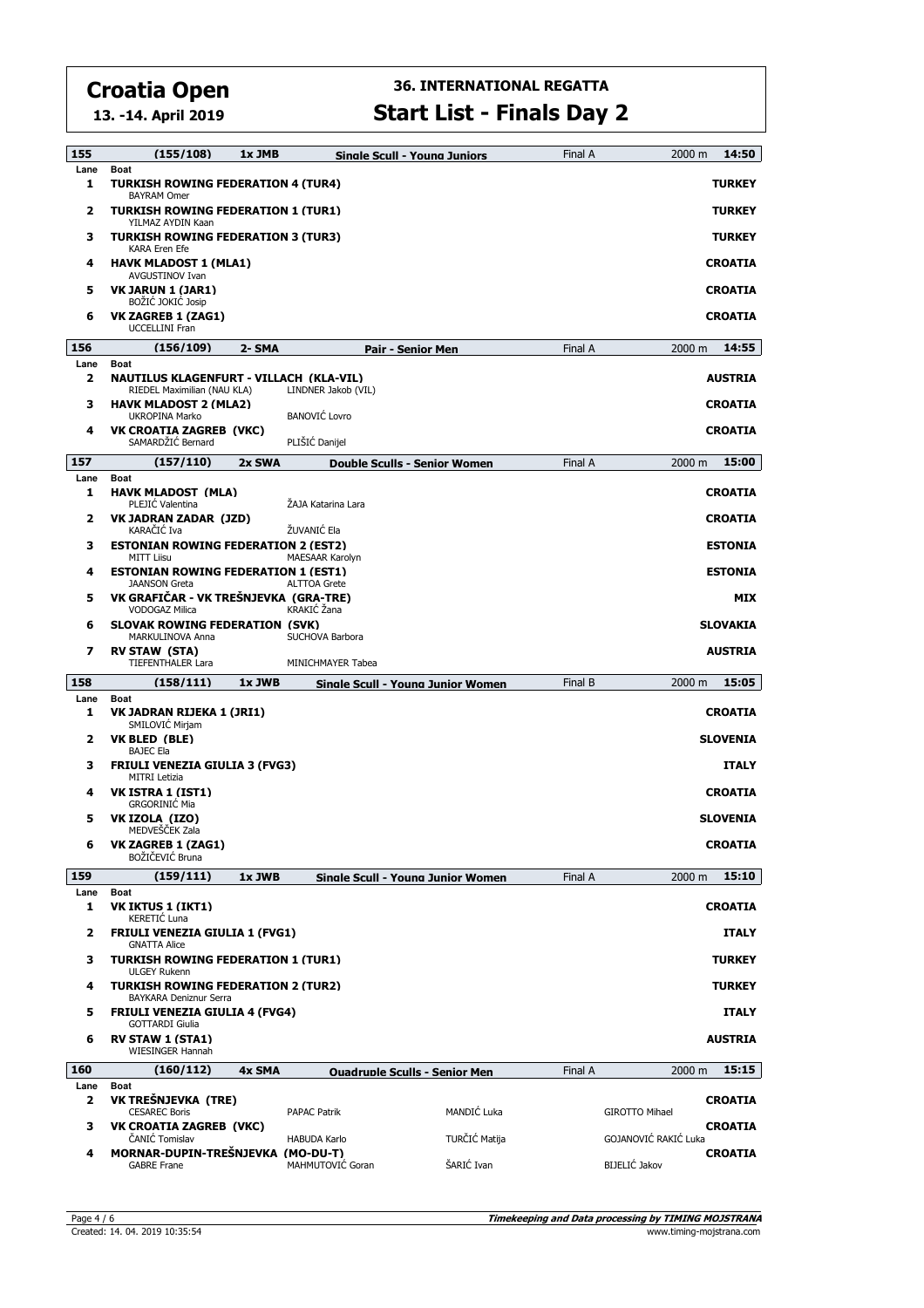**13. -14. April 2019**

| 161                     | (161/113)                                                                  | 4- JMA |                                       | <b>Four - Junior Men</b>                           | Final B | 2000 m                         | 15:20           |
|-------------------------|----------------------------------------------------------------------------|--------|---------------------------------------|----------------------------------------------------|---------|--------------------------------|-----------------|
| Lane<br>1               | <b>Boat</b><br><b>HVK GUSAR SPLIT 2 (GUS2)</b>                             |        |                                       |                                                    |         |                                | <b>CROATIA</b>  |
| $\overline{\mathbf{2}}$ | PLEIĆ Luka<br>VK GRAFIČAR - VK CRVENA ZVEZDA (GRA-CZV)                     |        | <b>TONKOVIĆ Josip</b>                 | LOVRINČEVIĆ Toni                                   |         | FABJANAC Fabjan                | <b>SERBIA</b>   |
| 3                       | SRBINOVIĆ Ognjen (GRA)<br><b>TURKISH ROWING FEDERATION (TUR)</b>           |        | MARTINOVIĆ Igor (GRA)                 | LJUNA Jovan (CZV)                                  |         | KOSTIĆ Boško (CZV)             | <b>TURKEY</b>   |
| 4                       | <b>ILYAS CAGATAY Urdem</b><br>GMUNDEN-OTTENSHEIM-WIKING LINZ (GM-OT-W)     |        | YUNUS Emre Cegen                      | ORMEZ Hakan Berk                                   |         | <b>ULAS Kurt</b>               | <b>AUSTRIA</b>  |
| 5                       | <b>GRUBER Sebastian</b><br>VESLAŠKA ZVEZA SLOVENIJE (SLO)                  |        | SUCKERT David                         | <b>HAIDER Vitus</b>                                |         | <b>GRUBER Thomas</b>           | <b>SLOVENIA</b> |
| 162                     | <b>GRACE Jernej</b><br>(162/113)                                           | 4- JMA | ČAS Jure                              | <b>TRATNIK Aleksej</b><br><b>Four - Junior Men</b> | Final A | <b>KRAVČUK Semen</b><br>2000 m | 15:25           |
| Lane                    | <b>Boat</b>                                                                |        |                                       |                                                    |         |                                |                 |
| 1                       | JADRAN-ISTRA-KRKA-TREŠNJEVKA (J-I-K-T)<br>MOROVIĆ Niko                     |        | PERIŠIĆ Nino                          | MARKULINČIĆ Luka                                   |         | STOJŠIĆ Mateo                  | <b>CROATIA</b>  |
| 2                       | JARUN - KRKA -TREŠNJEVKA (JA-KR-T)<br><b>KLARIN Lovre</b>                  |        | <b>PUJAS Viktor</b>                   | <b>ĐOMLIJA Mislav</b>                              |         | RADOVČIĆ Jerko                 | <b>CROATIA</b>  |
| 3                       | <b>HVK GUSAR SPLIT 1 (GUS1)</b><br><b>GRUBIŠA Antonio</b>                  |        | MAJIĆ Bruno                           | <b>BORKOVIĆ Karlo</b>                              |         | VUKOVIĆ Ivan                   | <b>CROATIA</b>  |
| 4                       | <b>TURKISH RF - FENERBACHE RC (TRF-FEN)</b><br>SAYGILI Emir                |        | <b>SAVAS Ahmet Eren</b>               | <b>BASARAN Cevit Caner</b>                         |         | DAGLI Mert Ali                 | <b>TURKEY</b>   |
| 5                       | GRAFIČAR - PARTIZAN - GALEB (GR-PA-G)<br><b>GRUBER Dorde (GRA)</b>         |        | BELIC Dušan (PAR)                     | SAMARDŽIJA Ranko (PAR)                             |         | STANKOVIĆ Todor (GAL)          | <b>SERBIA</b>   |
| 6                       | VK SMEDEREVO - VK GRAFIČAR (SME-GRA)<br>JEVTIĆ Andrija                     |        | <b>JOVANOVIĆ Miroslav</b>             | KOLAREVIĆ Nikola (GRA)                             |         | SOLDATOVIĆ Nikola              | <b>SERBIA</b>   |
| 163                     | (163/114)                                                                  | 2x JWA |                                       | <b>Double Sculls - Junior Women</b>                | Final B | 2000 m                         | 15:30           |
| Lane                    | <b>Boat</b>                                                                |        |                                       |                                                    |         |                                |                 |
| 1                       | VK CROATIA - HVK MORNAR (VKC-MOR)<br>SINOVČIĆ Barbara                      |        | MRDULJAŠ Maura                        |                                                    |         |                                | <b>CROATIA</b>  |
| $\overline{\mathbf{2}}$ | VK PARTIZAN - VK CRVENA ZVEZDA (PAR-CZV)<br>BEZBRODICA Maša                |        | <b>BUGARSKI Maša</b>                  |                                                    |         |                                | <b>SERBIA</b>   |
| з                       | <b>AUSTRIAN ROWING FEDERATION 3 (AUT3)</b><br><b>ELBARANES Maya</b>        |        | <b>SELIC Maria</b>                    |                                                    |         |                                | <b>AUSTRIA</b>  |
| 4                       | VESLAŠKA ZVEZA SLOVENIJE 4 (SLO4)<br>BAKARIČ Lana                          |        | <b>VOVK Jera</b>                      |                                                    |         |                                | <b>SLOVENIA</b> |
| 5                       | <b>AUSTRIAN ROWING FEDERATION 2 (AUT2)</b><br><b>BRANDNER Karin</b>        |        | RODINGER Marika                       |                                                    |         |                                | <b>AUSTRIA</b>  |
| 6                       | <b>VST VOLKERMARKT (VOL)</b><br><b>ULRICH Anna</b>                         |        | SCHILDBERGER Annika                   |                                                    |         |                                | <b>AUSTRIA</b>  |
| 164                     | (164/114)                                                                  | 2x JWA |                                       | Double Sculls - Junior Women                       | Final A | 2000 m                         | 15:35           |
| Lane<br>1               | <b>Boat</b><br>VESLAŠKA ZVEZA SLOVENIJE 5 (SLO5)                           |        |                                       |                                                    |         |                                | <b>SLOVENIA</b> |
| 2                       | SUHODOLJČAN Tia<br><b>AUSTRIAN ROWING FEDERATION 1 (AUT1)</b>              |        | <b>MACCHI Agnese</b>                  |                                                    |         |                                | <b>AUSTRIA</b>  |
| з                       | CAVALLAR Valentina<br>VESLAŠKA ZVEZA SLOVENIJE 2 (SLO2)                    |        | <b>MELINC Larissa</b>                 |                                                    |         |                                | <b>SLOVENIA</b> |
| 4                       | TEPEŠ Neja<br>VK GRAFIĆAR - VK CRVENA ZVEZDA (GRA-CZV)                     |        | KOZOLE Nika                           |                                                    |         |                                | <b>SERBIA</b>   |
| 5                       | MIJAILOVIC Andrijana (GRA)<br><b>ESTONIAN ROWING FEDERATION 2 (EST2)</b>   |        | LATIC Iva (CZV)                       |                                                    |         |                                | <b>ESTONIA</b>  |
| 6                       | <b>ARON Anabel</b><br>VESLAŠKA ZVEZA SLOVENIJE 3 (SLO3)<br><b>COP Ruby</b> |        | <b>DMITRIJEV Helene</b><br>KŠELA Pika |                                                    |         |                                | <b>SLOVENIA</b> |
| 165                     | (165/115)                                                                  | 1x SMA |                                       | <b>Single Scull - Senior Men</b>                   | Final B | 2000 m                         | 15:40           |
| Lane                    | <b>Boat</b>                                                                |        |                                       |                                                    |         |                                |                 |
| 1                       | <b>CLUB DE REGATATAS LIMA (CRL)</b><br>HAMANN ZLATAR Geronimo              |        |                                       |                                                    |         |                                | <b>PERU</b>     |
| 2                       | <b>TURKISH ROWING FEDERATION (TUR)</b><br><b>CAKMAK Sefik</b>              |        |                                       |                                                    |         |                                | <b>TURKEY</b>   |
| з                       | VESLAŠKA ZVEZA SLOVENIJE (SLO)<br><b>HRVAT Rajko</b>                       |        |                                       |                                                    |         |                                | <b>SLOVENIA</b> |
| 4                       | VK DRAVSKE ELEKTRARNE MB (DEM)<br><b>KREBS Nik</b>                         |        |                                       |                                                    |         |                                | <b>SLOVENIA</b> |
| 5                       | <b>ESTONIAN ROWING FEDERATION 4 (EST4)</b><br><b>UDAM Juri-Mikk</b>        |        |                                       |                                                    |         |                                | <b>ESTONIA</b>  |
| 6                       | <b>ESTONIAN ROWING FEDERATION 3 (EST3)</b><br>LINDSALU Kristjan            |        |                                       |                                                    |         |                                | <b>ESTONIA</b>  |